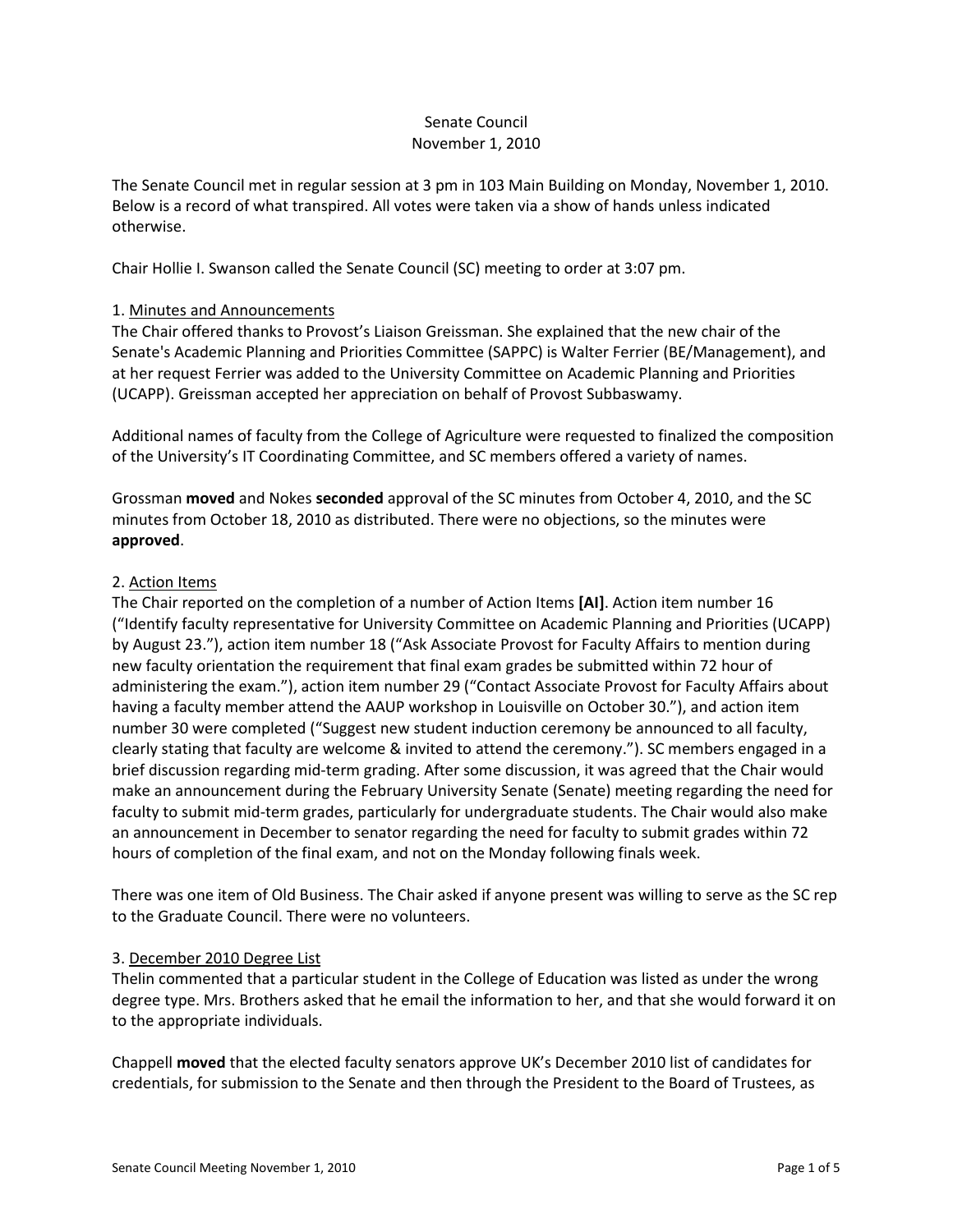the recommended degrees to be conferred by the Board. Anderson **seconded**. There being no discussion, a **vote** was taken and the motion **passed** with none opposed.

### 4. Gen Ed Update – Planning for Senate Action

The Chair invited Associate Provost for Undergraduate Education Mike Mullen to explain the report, and Guest Mullen did so. He asked for guidance as to what exactly was to be presented to the Senate the following week, and the manner in which it would b done. He commented that at the May 2010 meeting the Senate essentially stated that it required showing that the program would work, and that the courses would be available. SC members and Mullen engaged in a wide-ranging discussion regarding the report itself and hiring of faculty for class size issues, as well as how the issue would be presented to the Senate in accordance with appropriate parliamentary procedure. The Chair asked Parliamentarian Catherine Seago to review that issue. The SC continued its discussion.

Seago then said that regarding a first and second reading of a major policy decision, the *Senate Rules*  recommend that the item be placed on an agenda for discussion only, with action during the subsequent meeting. In response to a question from Mullen, Seago said that a motion must be presented to the Senate during the first reading, but no formal vote will take place during that meeting. There will be a time for motions and reflections to amend the proposal during the second reading (in December).

The Chair then suggested that the Senate see pages one through five, including section four. Greissman suggested the document be placed online, so the entire content can be accessible. Mullen said that it could be on the Gen Ed website, and the Chair said that it would also be posted on the Senate website.

SC members then discussed additional aspects of the Gen Ed agenda item, including more about the report itself, as well as the motion to present to the Senate for discussion. Grossman suggested that the Senate be presented with a motion to approve the implementation of the Senate-approved General Education curriculum for implementation in fall 2010 for incoming students. There was then a general wordsmithing discussion about the motion. The final motion was that the Senate approve the implementation of the General Education curriculum for fall 2011 for all incoming undergraduate students.

Seago said that her Parliamentarian's report would cover first and second readings under the Senate's rules. She also said that the rules indicated that there is a process for submitting amendments to the motion, which can be introduced at the December meeting. After brief discussion, it was decided that input into the report should be emailed to the Chair, and CC'd to Mullen.

# 6. Tentative Senate Agenda for November 8

SC members had no objection to the proposed agenda.

The Chair then asked Steiner, one of the faculty representative members of the Presidential Search Committee, to share information with the Senate regarding the Presidential Search Committee, and he did so. He and SC members discussed confidentiality agreements, and then Staff Trustee Sheila Brothers offered her opinion about the respective roles of the Board of Trustees and the Presidential Search Committee in the search for a new University president.

SC members then engaged in a discussion about how and when it would be best to solicit input from the faculty in general. SC members decided to hold three town hall meetings with SC members in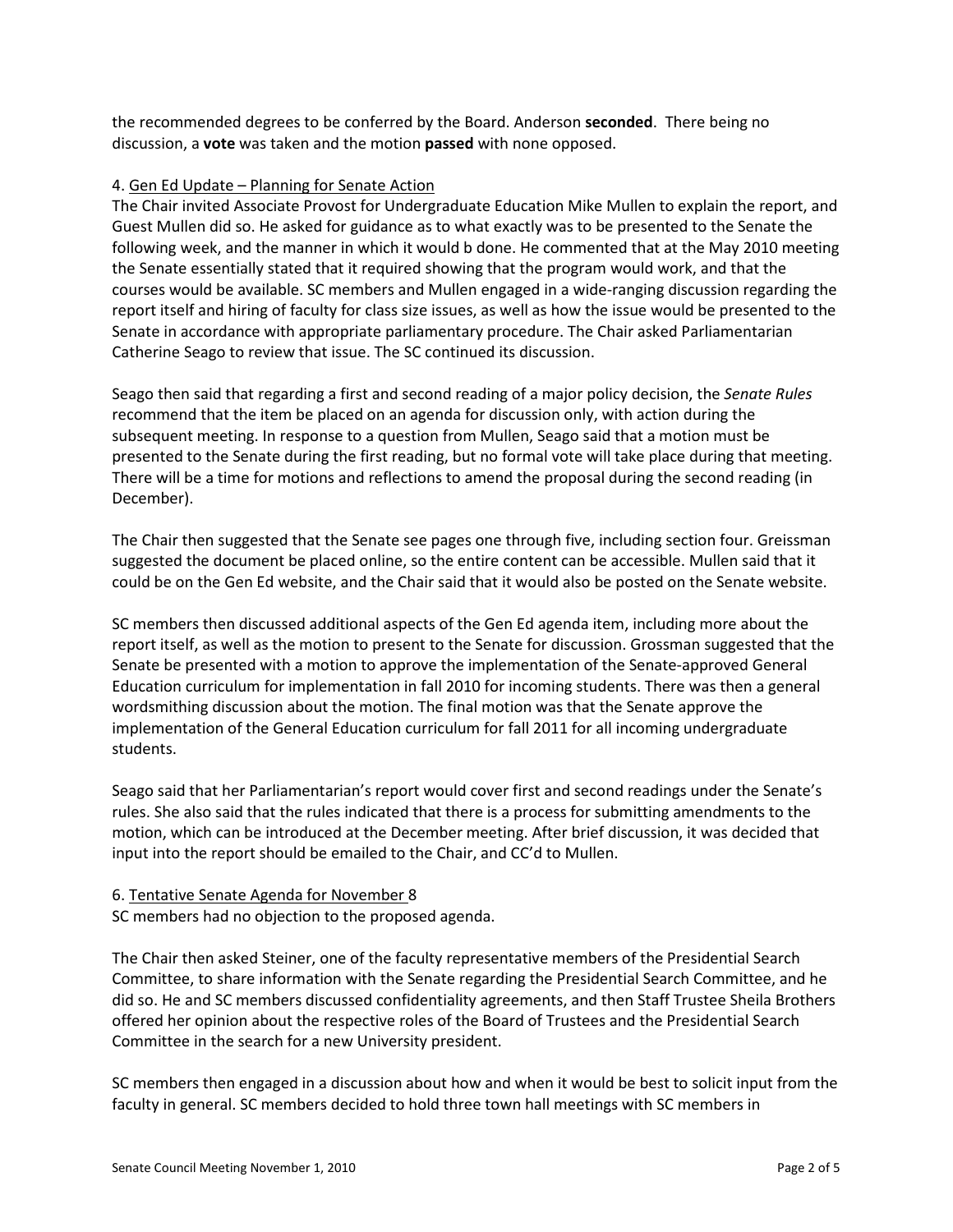attendance, at various times and places across campus, with one of the town hall meetings to occur prior to the November Senate meeting, and publicize them via a mass email and word of mouth by senators, with the purpose of informing the faculty trustees of the faculty opinion about UK's next president. SC decided that Board members should be invited to attend if they want, as well as the other members of the Presidential Search Committee. The Chair said that she would contact the chair of the Board of Trustees, as well as the chair of the Presidential Search Committee. Senators will be sent announcements of the town hall meetings, and asked to spread the word among colleagues.

### 5. Proposed Changes to *Administrative Regulations 1:2*

Faculty trustee Joe Peek used a flow chart to illustrate the proposed changes to *Administrative Regulations 1:2* (*AR 1:2)*. Grossman **moved** that the SC recommend to the Senate that it endorse the proposed changes to *AR 1:2* and Steiner **seconded**.

Grossman asked if members of administration had seen the regulation. Guest Marcy Deaton (Legal Counsel) explained that she had been instructed to solicit input into the regulation and have it in final format before presenting it to President Todd and members of the President's Cabinet. Greissman commented that he had not shared the changes with Provost Subbaswamy.

After additional questions and answers, a **vote** was taken and the motion that the SC recommend to the Senate that it endorse the proposed changes to *AR 1:2* **passed** with none opposed.

### 8. Senate Committee Preferences, Round 3

After a solicitation to fill out committee preference sheets was sent to senators, approximately 20 senators sent in preference sheets, hence the agenda item needing SC approval.

Grossman **moved** to approve the committee compositions as presented, and **Nokes** seconded. There being no discussion, a **vote** was taken and the motion **passed** with none opposed.

The Chair commented that the Senate's Academic Facilities Committee was off and running – the chair, John Rawls (AS/Biology), had already contacted the Provost.

# 7. Deliberation on Vetting of *Governing Regulations VII*

SC members engaged in a discussion with Greissman regarding the best way to vet proposed changes to *Governing Regulations VII* (*GR VII*). He referred to the recently-created themes regarding the proposed changes, and suggested that particular document be used as the starting point for discussions, to get general direction about what faculty think about the proposed changes. The Chair said that the proposed changes, the principles and the themes were on the Current Events page of the Senate's website.

SC members then engaged in a discussion about the vetting of *GR VII*.

After the discussion, it was realized that the tentative Senate agenda had not been formally approved. Grossman **moved** and Chappell **seconded** that the SC approve the

The meeting was adjourned shortly after 5 pm.

Respectfully submitted by Hollie I. Swanson, Senate Council Chair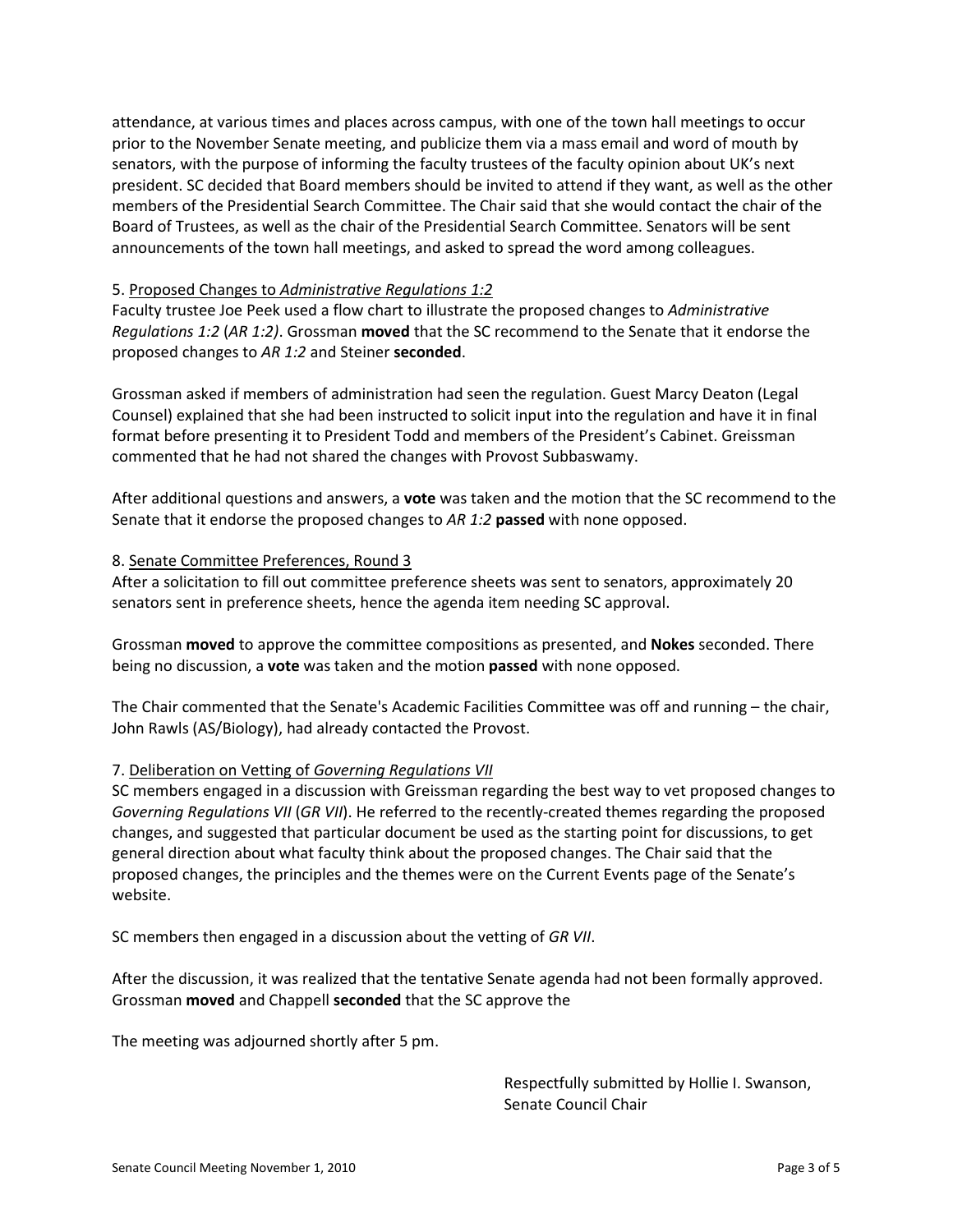SC members present: Anderson, Blonder, Chappell, Grossman, Kelly, Nokes, Peek, Randall, Steiner and Thelin.

Provost's Liaison present: Greissman.

Guests: Mike Mullen and Catherine Seago.

Prepared by Sheila Brothers on Thursday, November 11, 2010.